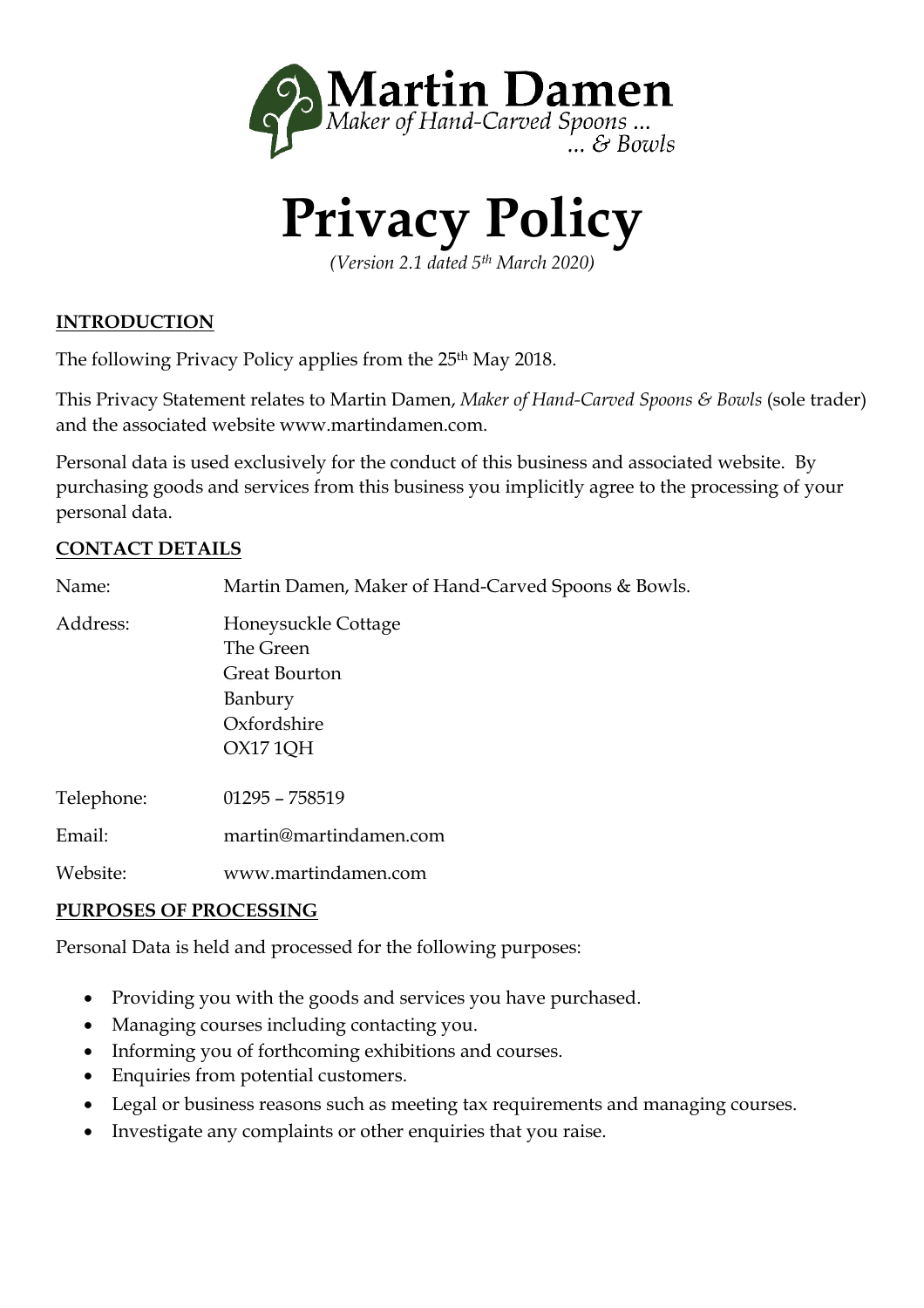## **CATEGORIES OF INDIVIDUALS**

Data is held or processed on the following categories of individuals:

- Customers.
- Points of contact with companies with which business is conducted:
	- o Those to which goods and services are supplied.
		- o Suppliers.
- Members of the public or representatives of businesses who make enquiries.

## **CATEGORIES OF PERSONAL DATA**

The following categories of personal data may be held and/or processed:

- Name.
- Email address.
- Postal address.
- Telephone number(s).
- Woodworking experience.
- Left or right-handedness.
- Dietary requirements.
- Products/services purchased.
- Payment details as provided by you to Paypal.
- Value of products/services purchased.
- Transaction identification numbers.
- Your activity/interactions on the website.
- Country and Internet Protocol (IP) address.

## **HOW PERSONAL DATA IS COLLECTED**

Information is collected in the following ways:

- Directly from you:
	- o Such as information provided to Paypal when purchasing goods and/or services.
	- o Provided by you when requested for course administration.
	- o When you make enquiries by email.
- Indirectly:
	- o When you visit or browse the website. The website has the capability to generate statistics for up to the last 750 visitors. Although IP addresses and country of origin are shown no other personal detail is recorded.

# **CATEGORIES OF RECIPIENTS OF PERSONAL DATA**

Personal data is not shared, passed on or sold to any third party. However, data may be provided to legal or regulatory bodies such as a law enforcement agency or the Information Commissioner's Office (ICO) if requested to do so.

Wix may share personal data with various third parties, including certain service providers, law enforcement officials and application developers. The information shared solely in accordance with Wix policy at https://www.wix.com/about/privacy.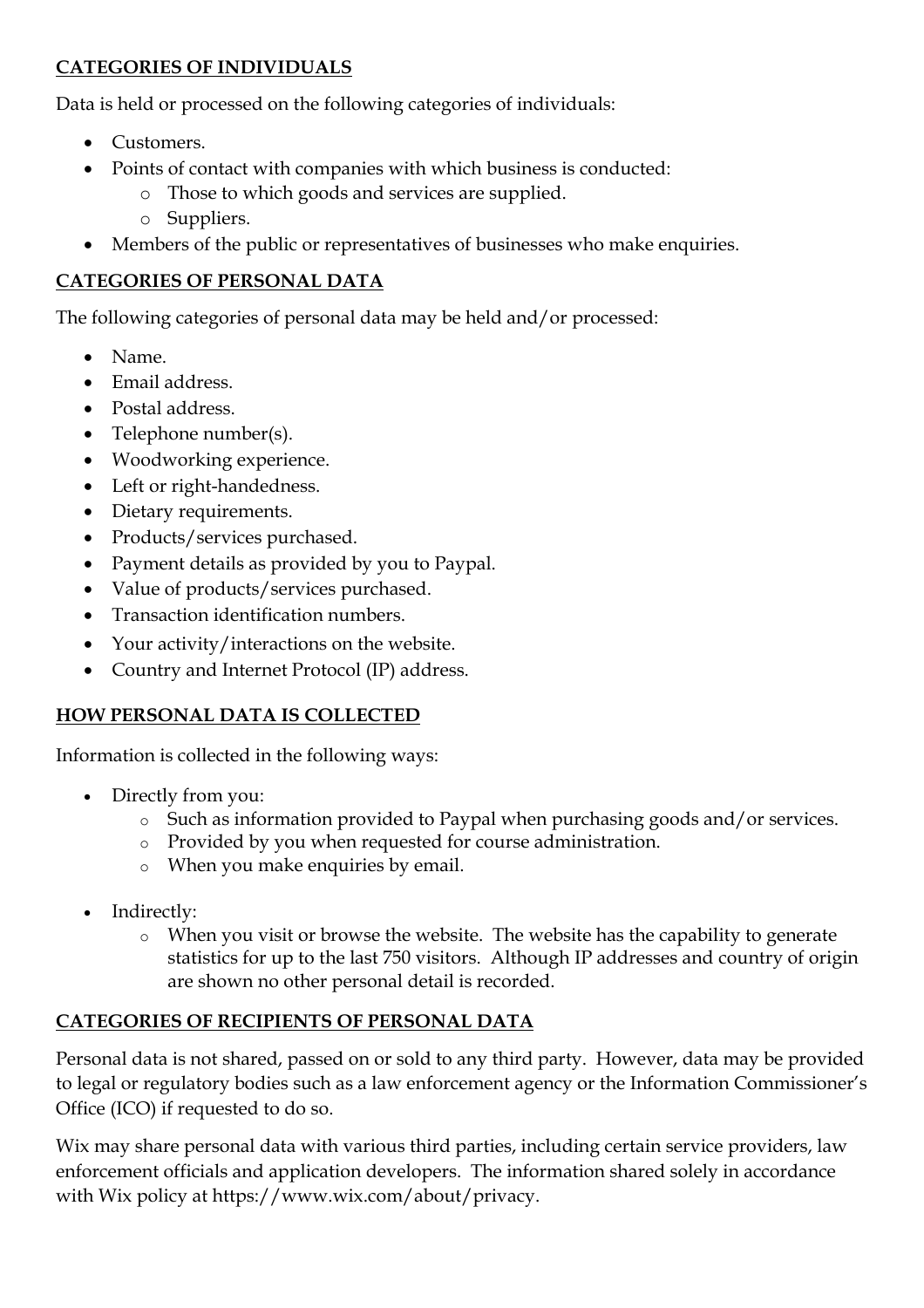## **CHANGING MARKETING PREFERENCES**

You may receive two or three emails per year informing you about courses and exhibitions that you may be interested in. You can opt in and out of marketing communications at any time by emailing martin@martin-damen.co.uk. Your personal data will never be given to a third party for marketing purposes.

## **TRANSFERS TO THIRD COUNTRIES**

No data is transferred to third countries. However, services provided by Wix and Paypal may be processed overseas.

## **RETENTION**

Data is retained as follows:

- Administrative data required for the running of courses is retained for up to one year.
- Email addresses of customers and students are retained for up to two years so that they may be notified of new goods & services.
- All purchase information forms part of income tax records and is retained for five years.

# **SECURITY MEASURES**

This website (www.martindamen.com) is hosted on the Wix.com platform. Wix.com provides the online platform that allows the selling of products and services to you. Your data may be stored through Wix.com's data storage, databases and the general Wix.com applications. Wix.com stores your data on secure servers behind a firewall.

All direct payment gateways offered by Wix.com and used by www.martindamen.com adhere to the standards set by PCI-DSS as managed by the PCI Security Standards Council, which is a joint effort of brands like Visa, MasterCard, American Express and Discover. PCI-DSS requirements help ensure the secure handling of credit card information by our store and its service providers.

The online shop checkout process is secured by HTTPS/TLS encryption and it is safe for customers to purchase from www.martindamen.com.

TLS (Transport Layer Security) is the standard security technology for establishing an encrypted link between a web server and a browser. This link ensures that all data passed between the web server and browsers remain private and secure. TLS is the industry standard and is used by millions of websites in the protection of their online transactions with their customers. See https://support.wix.com/en/article/customer-security-in-wix-stores.

Payments made for goods and services purchased through the website are handled by Paypal.

Both Wix and Paypal have their own privacy statements at:

- Wix.com https://www.wix.com/about/privacy
- Paypal https://www.paypal.com/uk/webapps/mpp/ua/privacy-full

The following security measures are in place:

- Electronic records are held on a computer. Up to date firewall and antivirus software is installed.
- Hardcopy records are kept in a filing cabinet.